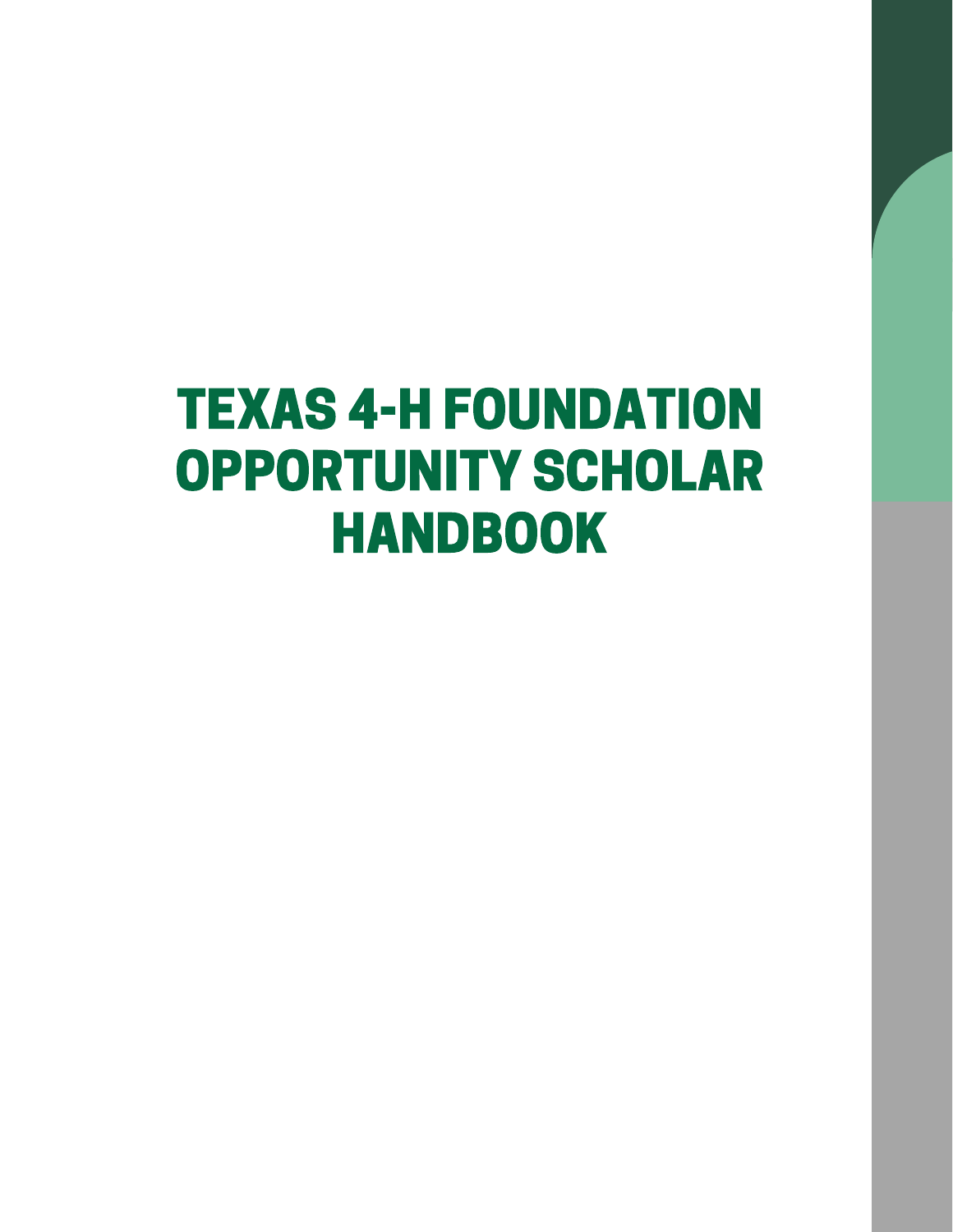### Scholars:

Congratulations for receiving a Texas 4-H Foundation Opportunity Scholarship. We are proud of your success, and we wish you the best as you enter and continue your collegiate career. This all would not have been possible without the support of our donors who have committed their financial resources to help build the mission and values of our Texas 4-H Programs. Take a moment to thank your donors. Their contribution allows you to become the leaders of tomorrow.

As a recipient of a Texas 4-H Foundation Opportunity Scholarship you must meet certain requirements to keep your scholarship in good standing. This handbook is designed to help you understand your responsibilities as a scholar recipient. The information provided will answer many of the questions you may have about your scholarship.

If you have any questions about your scholarship, please call the Texas 4-H Foundation office at 979-845-1213.

Sincerely, The Texas 4-H Foundation Staff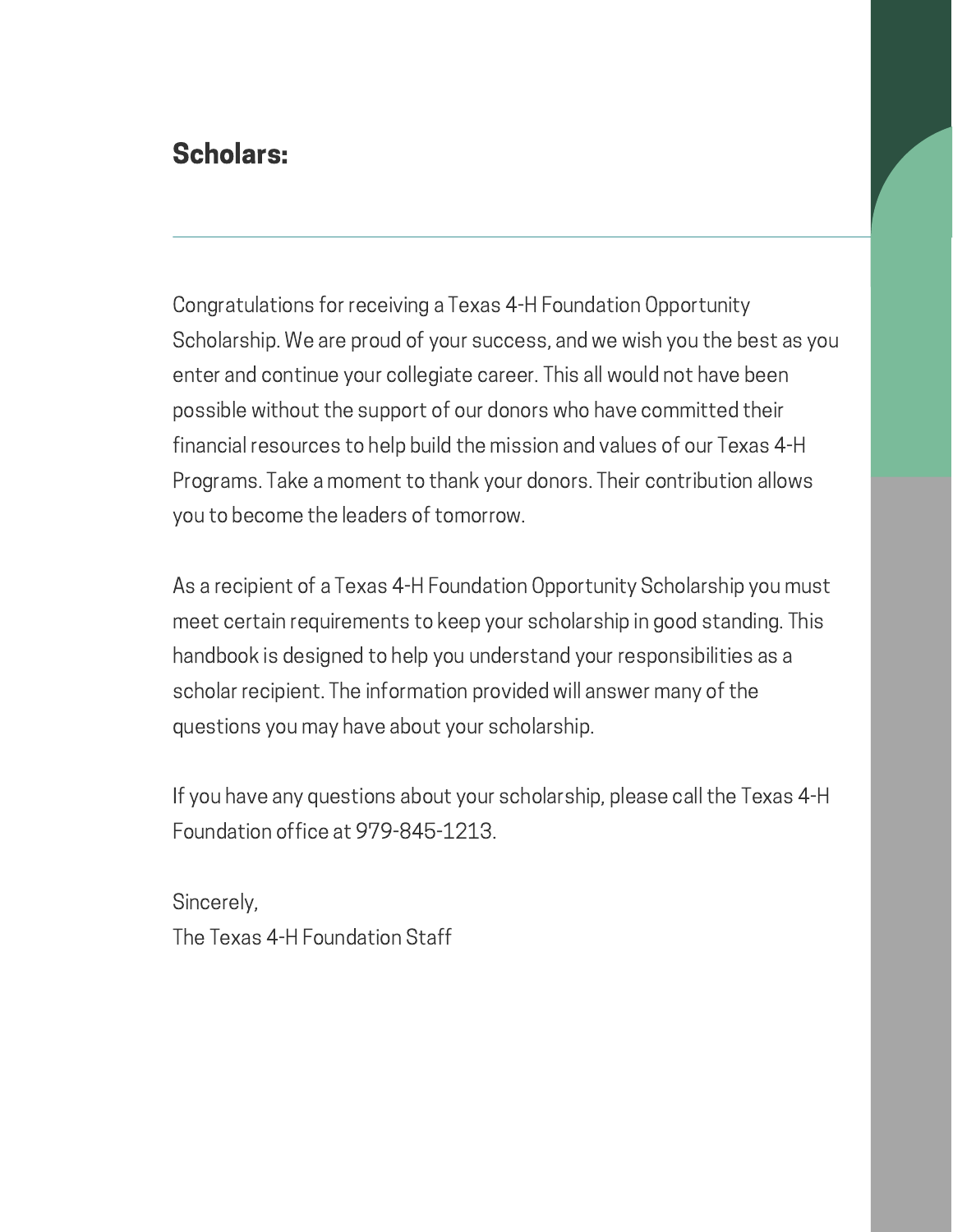## CONTACT INFORMATION



### TEXAS 4-H YOUTH DEVELOPMENT FOUNDATION

Office Hours: Monday through Friday 8 AM - 5 PM

Mailing Address: P.O. Box 11020 College Station, TX 77842

Physical Address: 1470 William D. Fitch Pkwy, Ste 118 College Station, TX 77845

Phone: 979-845-1213 Fax: 979-888-9585 Email: 4hscholarships@ag.tamu.edu Website: www.texas4hfoundation.org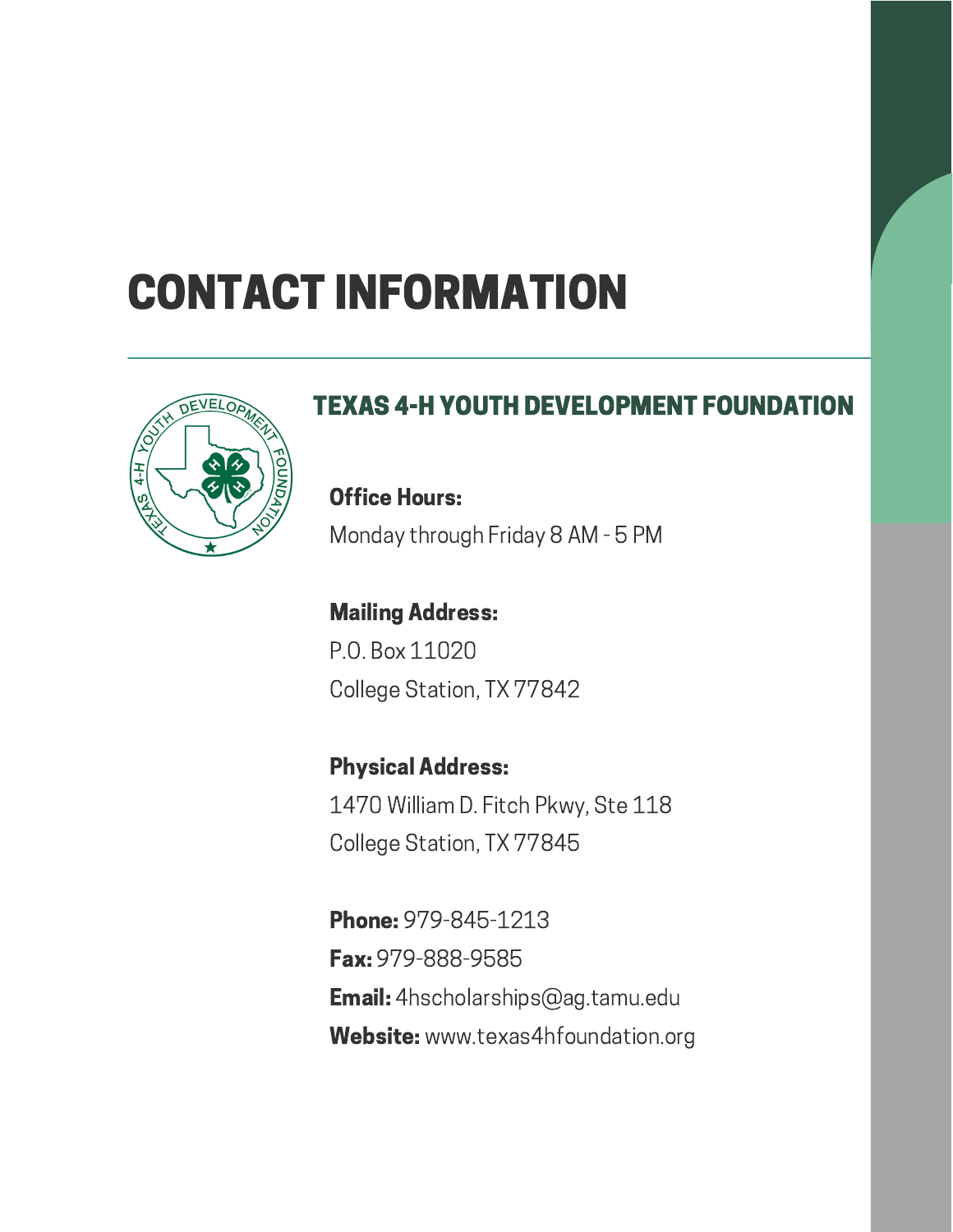## TIPS FOR SUCCESS

#### **• Read your handbook.**

Many of the questions we receive are clearly outlined in the handbook. If you should lose your handbook, it is also located on our website under Scholarship Resources.

#### • **Contact the Foundation if needed.**

The Texas 4-H Foundation staff is here to help you. We are available to answer questions and provide clarification.

#### • **Make sure you know and meet the deadlines to report.**

The due dates are clearly stated in this handbook. Vacations are not valid excuses for late reporting, so please take care of your scholarship before you depart. If your information is not received by the deadline, you will be penalized.

#### • **Be patient.**

Please understand that we have hundreds of packets of scholar information to go through and will mail checks as soon as we process all scholar paperwork.

#### • **Remember that this is your responsibility.**

We prefer that all questions and concerns regarding your 4-H Scholarship come directly from you, the scholar.

#### • **If you graduate early, you can still use your money.**

If you graduate early, you are eligible to use the remainder on graduate school, med school, law school, vet school, etc. You must contact the Foundation to let us know that is what you plan to do. If you graduate early and do not go to graduate school, you may request a double payment up to two semesters before you graduate. Wallrath scholars may request a double payment on their final semester only.

#### • **Keep your profile updated with current information.**

It is your responsibility to update your profile information if you have a new email address or phone number.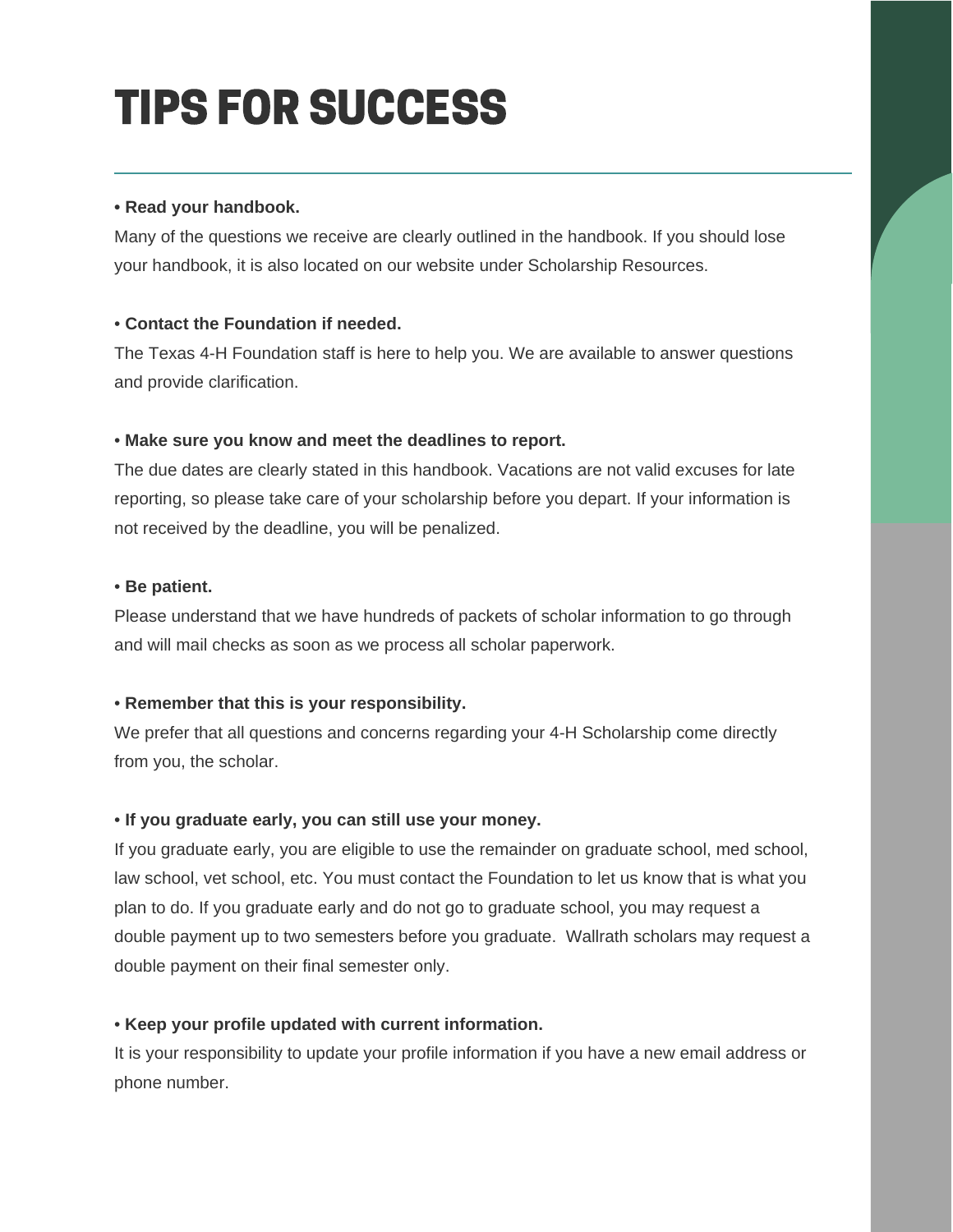### FAQS

#### **·If I do not meet the hour or GPA requirements, will I lose my scholarship?**

No, you will not lose your scholarship. You will be placed on probation for the upcoming semester and will not receive funds. Your funds will be added to the end of your scholarship pay schedule. Wallrath scholars who do not meet the requirement will forfeit their funds for that semester.

#### **·I'm graduating early, can I request a double payment?**

Yes, you may request a double payment. Foundation scholars can request a double payment on the last two semester and Wallrath scholars can request it on the last semester only and extend payments into graduate school if needed. You must request this in your semester funds request.

#### **·I missed the reporting deadline. What do I do now?**

If you missed the deadline, you will be placed on probation for that semester and may resume your scholarship the following semester. Your funds will be added to the end of your scholarship pay schedule. Wallrath scholars who do not meet the requirement will forfeit their funds for that semester.

#### **·I am graduating early; can I use my remaining funds for graduate school?**

Yes, you can! You will just need to continue to report and update your college information.

**·I don't have my schedule complete and the deadline to report is approaching. What do I do?**

Go ahead and report and submit what you have. In the notes section, state that you are still working to complete your schedule and submit it as soon as you have it.

#### **·I have decided to take time off from school/joined the military. Will I lose my scholarship?**

You are allowed to hold your scholarship for up to 1 year. After that, yes, you would forfeit your scholarship.

#### I have reported on time, but I have not seen my funds in my school account. What do I do?

We have found that some schools code the scholarships in a way that you may not realize it is your scholarship. Contact your financial aid office to look at your account together as often times it is there. If you are approaching the deadline for payment at your school and you have not received your funds, please reach out to our office.

**·I have decided to attend a college/university outside of Texas, will I lose my scholarship?** Yes, if you decide to transfer to a college/university outside of Texas, you will forfeit your scholarship.

**·I am transferring to another college/university in Texas. What do I need to do?** You will just need to update your college information when you report for the next semester.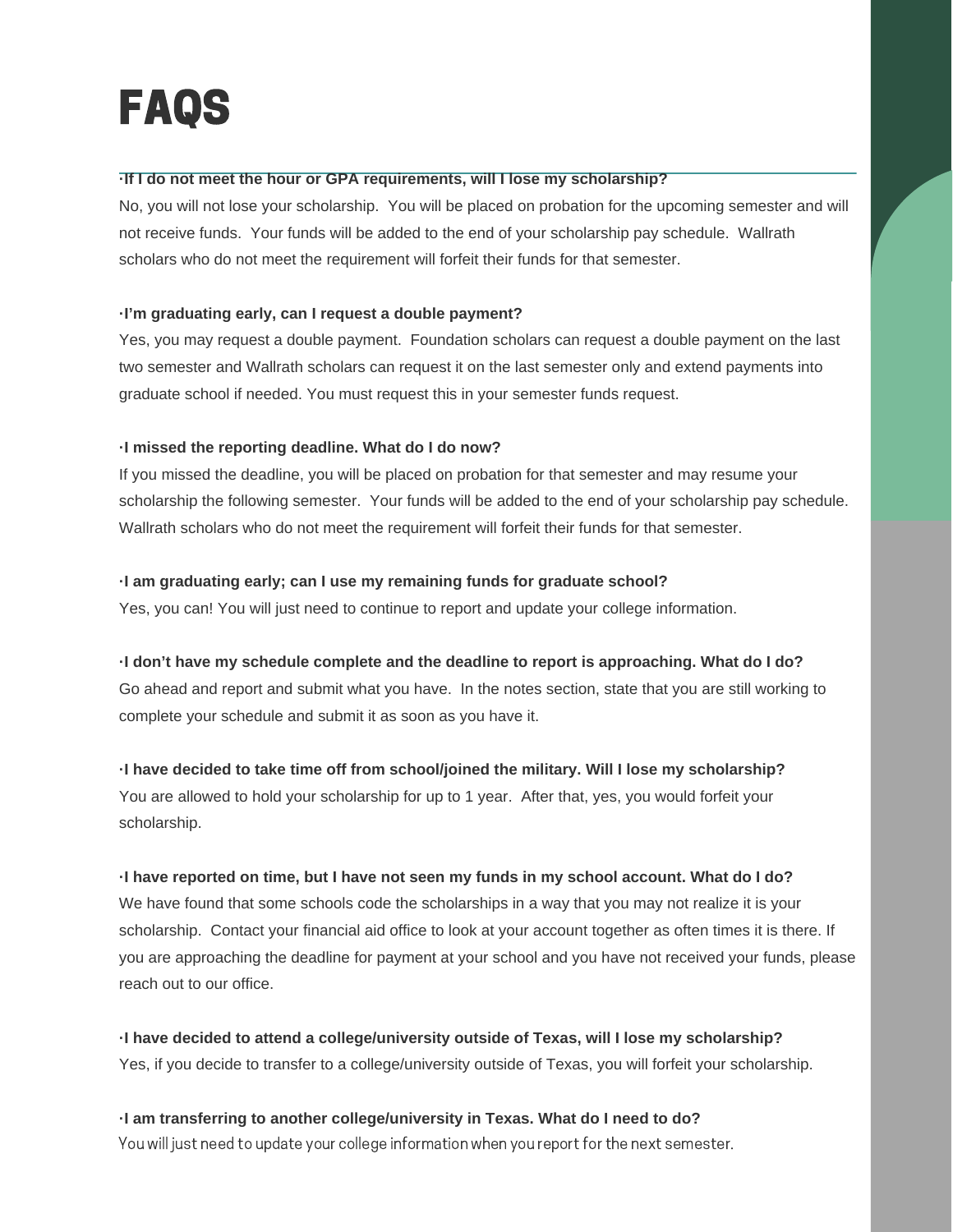**In order to accept and maintain a Texas 4-H Scholarship, each scholar is required to provide documentation and information to the Texas 4-H Youth Development Foundation (hereinafter referred to as "Foundation") and their donor at the conclusion of the fall and spring semesters. Please read this section with the utmost care and attention to ensure that the status of your scholarship will not be jeopardized.**

#### **1 GENERAL POLICIES**

#### **1.1 ENROLLMENT REQUIREMENTS**

For the duration of the scholarship, the scholar must enroll in and pass a minimum of 12 credit hours each fall and spring semester at an accredited Texas college or university. Failure to maintain the minimum hours will result in probation.

#### **1.2 ACADEMIC REQUIREMENTS**

Scholars must maintain a minimum grade point average (GPA) of 2.0 on a 4.0 scale each semester. Scholars cannot substitute grades from previous semesters with the new grades for the same course. Failure to maintain the minimum GPA will result in probation.

#### **1.3 SCHOALRSHIP RESTRICTIONS**

All 4-H Scholarships can be organized into 4 main categories. Below are these categories which have specific restrictions for the scholars:

- Baccalaureate: Scholars must maintain a major that will lead to the attainment of a bachelor's degree at an accredited Texas college or university throughout the duration of the scholarship.
- Technical: Scholars must maintain a field of study that will lead to the attainment of a technical degree or a certification at an accredited Texas college or university throughout the duration of the scholarship. Scholarships can be used for the attainment of an associate degree.
- Courageous Heart: Scholars must maintain a major that will lead to the attainment of a bachelor's degree, associate degree, or a technical certification at an accredited Texas college or university throughout the duration of the scholarship.
- Collegiate: Scholars must maintain a major that will lead to the attainment of a bachelor's degree at an accredited Texas college or university throughout the duration of the scholarship. Funds can also transfer over to graduate school.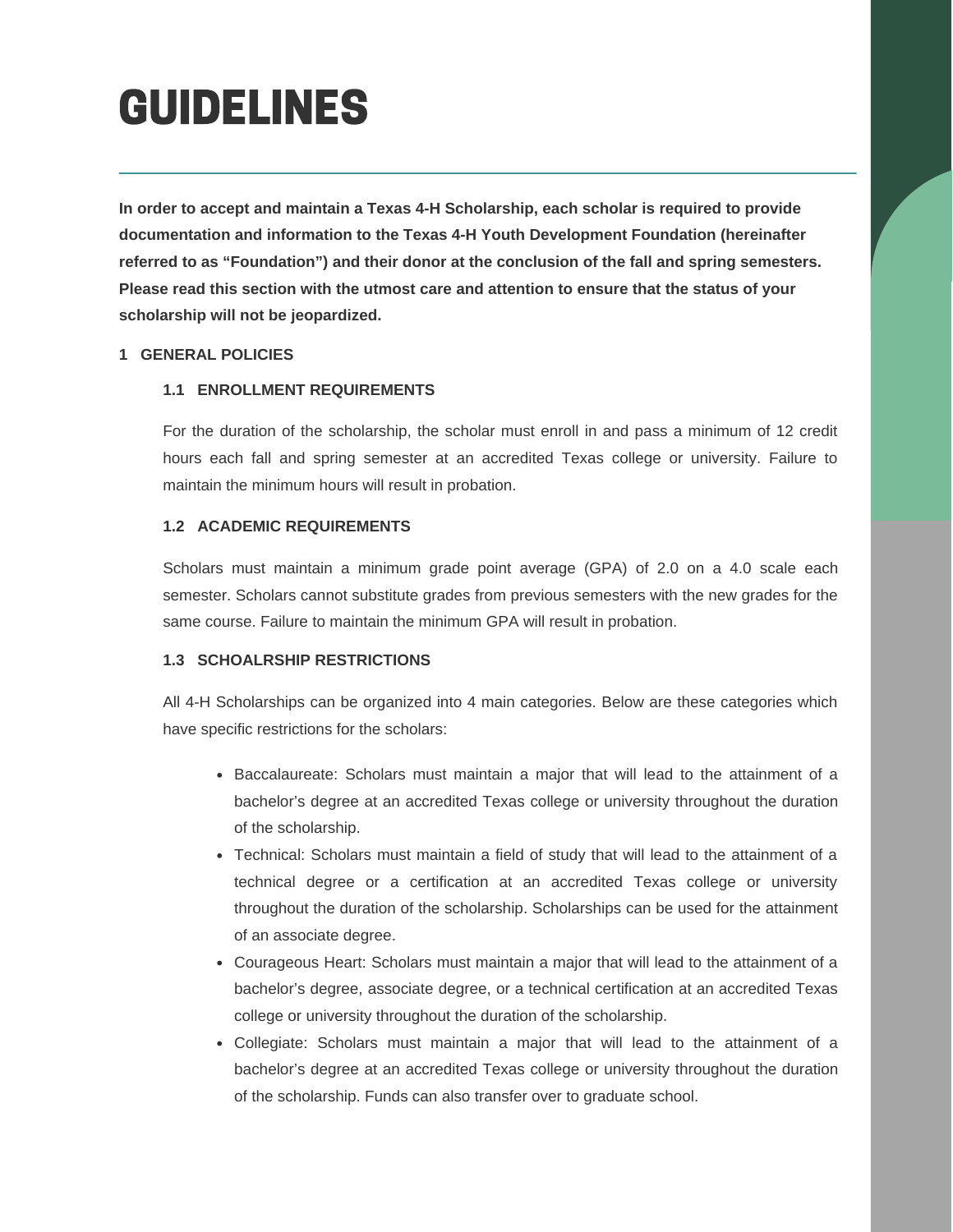#### **1.4 COMMUNITY OR JUNIOR COLLEGE REQUIREMENTS**

Enrollment in a community or junior college is permissible for scholars awarded a 4-year scholarship. Scholars must enroll in courses consistent with the pursuit of a 4-year degree. Enrollment is limited to 4 semesters after which the scholar must transfer to a 4-year institution.

Depending on the scholarship awarded, there may be additional restrictions for scholars regarding university/college and/or degree choice. Please see Appendix A to determine if your scholarship has additional restrictions. Failure to comply with university/college and/or degree restrictions will result in forfeiture of scholarship. Any changes in university/college and/or degree must be reported to the Foundation via the scholarship portal by the appropriate reporting deadline.

#### **2 REPORTING POLICIES**

#### **2.1 SCHOALRSHIP PORTAL**

Each scholar is required to maintain a current profile on the Texas 4-H Foundation Scholarship Portal. DO NOT setup multiple profiles. The same profile will be used to manage your scholarship(s). This online portal will also be where scholars will upload all necessary reporting documents (copies of transcripts, donor correspondence, schedules, etc.) ALL DOCUMENTS MUST BE IN PDF FORMAT. Any items uploaded in non-pdf format will be rejected. Failure to provide this documentation or maintain your profile by the stated deadlines may result in payment penalties, probation, and/or forfeiture of the scholarship. You can always find the link and access the scholarship portal by going to the Texas 4-H Foundation Scholarship page. It is important to save the page link and your login information as you will use this portal each semester.

#### **2.2 CONTACT WITH DONORS**

Scholars are required to correspond with donor(s) through a Progress Letter at least 2 times per year. A copy of this correspondence must also be provided to the Foundation via the scholarship portal. A list of donors, along with their mailing addresses, can be found at the end of this handbook. Failure to meet this requirement may result in payment penalties, probation, and/or forfeiture of the scholarship. Upon receipt of final payment, the scholar is asked to send a final thank you letter to their donor.

A scholar should **NOT** contact their donor concerning issues regarding scholarship payments or distributions. The Foundation is the scholar's ONLY point of contact for ALL questions and concerns regarding payments.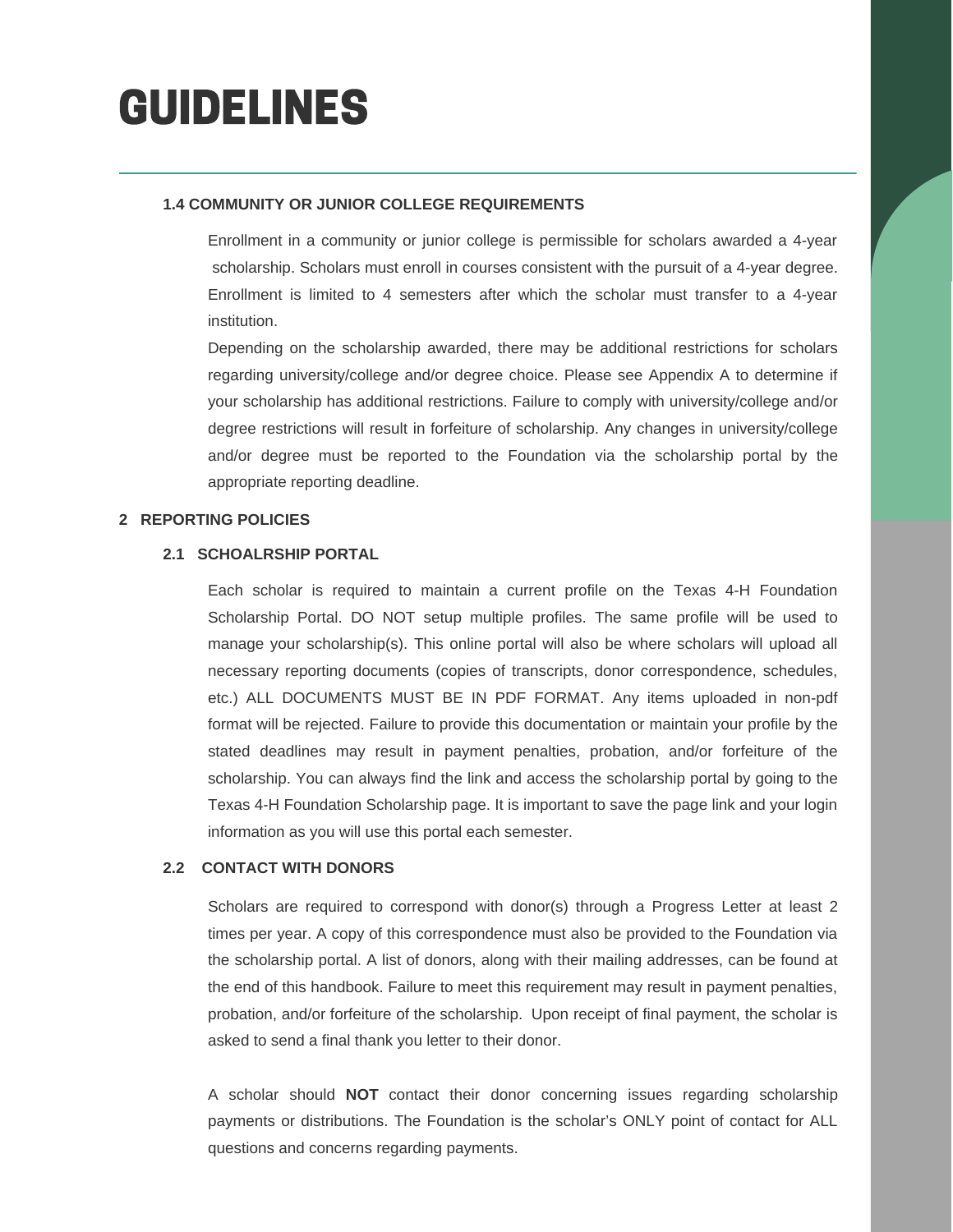#### **2.2 CONTACT WITH DONORS CONT.**

Progress Letters should include the following information:

- -Year the scholarship was awarded
- School the scholar is attending
- Scholar's classification
- Highlights and/or challenges of the most recent school semester
- -Personal highlights or successes
- -Any career goals or plans (for junior and senior college students)

#### **2.3 TRANSCRIPTS**

Scholars must provide the Foundation with a copy of their grades each semester.

-Fall and Spring Semesters: Grades must be uploaded into the scholarship portal in the form of an "unofficial transcript." It is acceptable for the transcript to be downloaded from the institution's online grade system. The transcript must include the scholar's name and/or UIN.

The Foundation reserves the right to request (and receive) an official transcript at any time. The Foundation staff is aware that on occasion final semester grades are not ready by our deadlines. When grades are not available by the deadline, the scholar needs to upload what he or she has (progress letter, schedule, etc.) and include a note that states grades have not been posted. In the event that this occurs, it is your responsibility to get the updated grade report to the Scholarship Coordinator to approve your funds for that semester. Failure to report or meet this requirement by the specified deadline may result in payment penalties, probation, and/or forfeiture of the scholarship.

#### **2.4 CLASS SCHEDULE**

A class schedule, showing registration for at least 12 credit hours must be uploaded into the scholarship portal. The schedule must be from a university/college and contain the scholar's name and UIN. Please note that a graphic schedule or "week at a glance" version WILL NOT BE ACCEPTED. The Foundation must be able to verify the number or credit hours you are enrolled in. Failure to meet this requirement by the specified deadlines may result in payment penalties, probation, and/or forfeiture of the scholarship.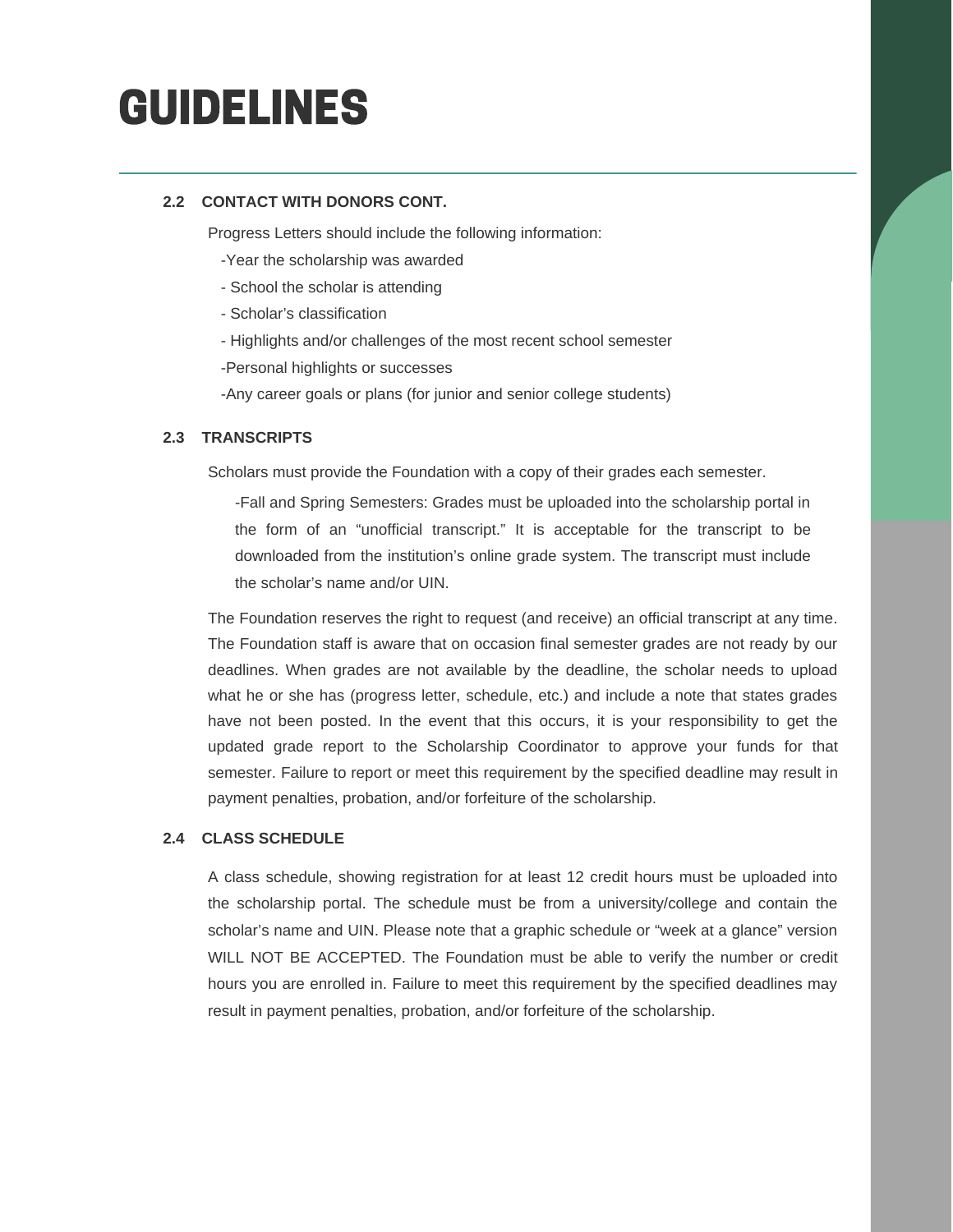#### **3 NON-COMPLIANCE POLICIES**

#### **3.1 DISCIPLINARY ACTION**

If a scholar fails to comply with any Foundation requirements, the Foundation will take disciplinary action. Disciplinary action can include delay of payment, reduced payment, probation, suspension of scholarship funding, and/or forfeiture of the scholarship. If all required paperwork is not uploaded, payment penalties will be enforced.

-Notification of Disciplinary Action – Scholars subject to disciplinary action will be notified by email with instructions on how to reinstate the scholarship funds.

-Appeal Process – Scholars may appeal disciplinary action by submitting a letter to the Foundation Scholarship Committee requesting a review of probationary status.

Appeals should be submitted to the Foundation via email by the appeal date stated in the notification of disciplinary action. An appeal should be a formal letter written to the Scholarship Committee explaining the situation and any other relevant information that a scholar believes should be considered. You may also submit documentation to support your appeal such as a note from a physician to support an appeal for medical reasons or from your advisor to support academic reasons. Please note that appeals are only granted for extenuating circumstances.

#### **3.2 PROBATION**

A scholar will be placed on probation if he/she does not maintain the required semester grade point average, does not maintain a minimum of 12 semester hours, and/or fails to report to the Foundation by the deadline. If placed on probation, scholars will NOT receive scholarship payments. Once the scholar is back in compliance (GPA meets the minimum criteria and scholar is enrolled in minimum of 12 hours) the missed payment can be awarded. The payment will be added to the end of the scholarship period (Foundation Scholars ONLY). In the event that the scholar will graduate before the added payment can be utilized, they will be allowed to request double payment for their final semester.

The number of probationary periods allotted is dependent on the associated disbursement schedule. For scholarships that are paid out in 4 payments or less, only ONE probationary period will be allowed. If the scholar is placed on probation for a second time, the scholarship will automatically be forfeited (see section 3.4). For scholarships that are paid out in 6 or more payments, TWO probationary periods will be allowed. If the scholar is placed on probation for a third time, the scholarship will automatically be forfeited (see section 3.4).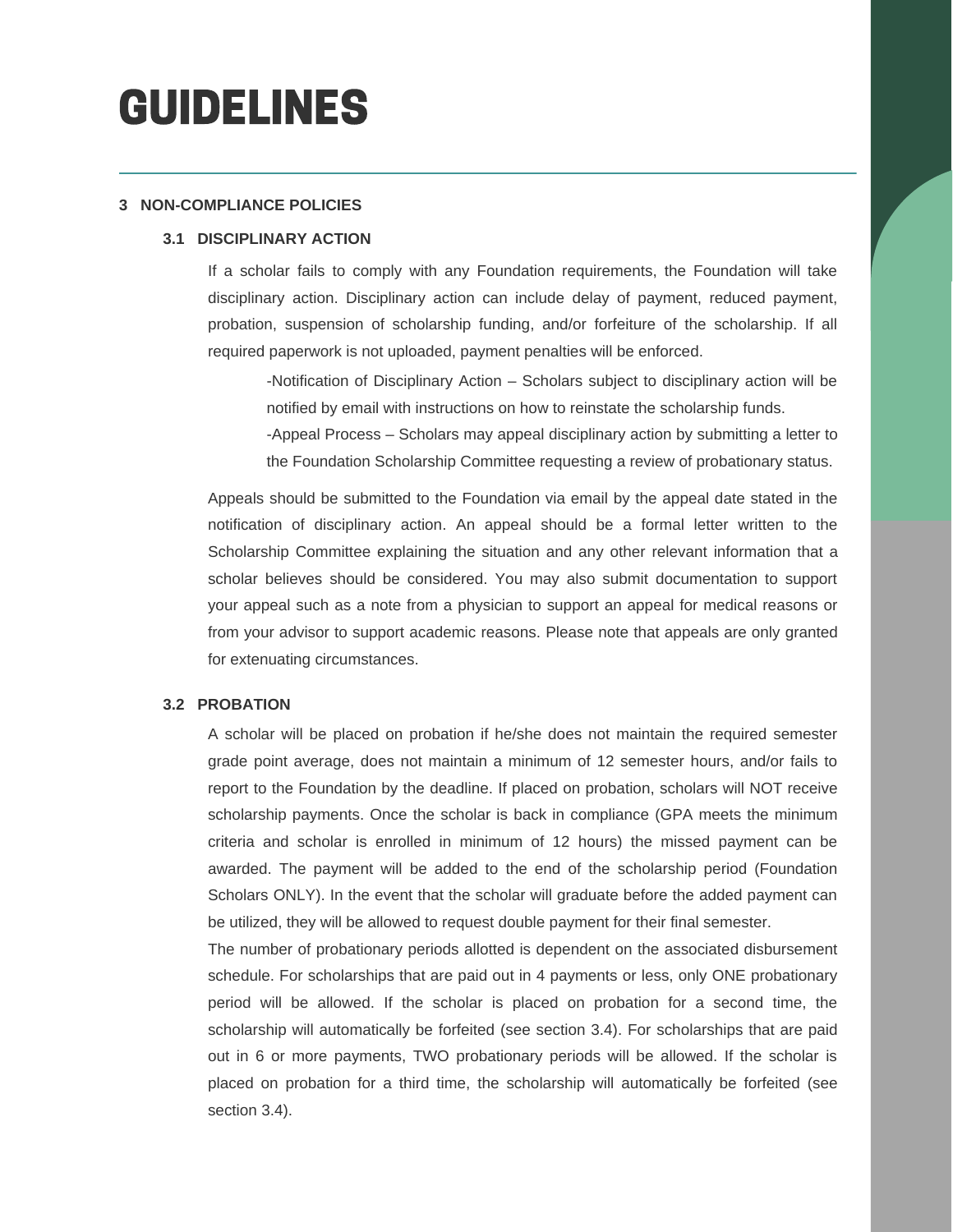The Foundation does not acknowledge Q-drops or Freshman Grade Exclusions. Not all colleges and universities allow such grade exclusions. The Foundation will recalculate the GPA/GPR to include excluded grades. Q-dropping and grade exclusions can cause the scholar to drop below the required 12 credit hours, resulting in probation.

#### **3.3 LATE REPORTING**

Scholars are required to be punctual with the submission of all required information. It is the responsibility of the scholar to upload all information to the scholarship portal, or to contact the Foundation prior to the deadline. For those who do not meet the reporting deadlines, a penalty to the next semester's payment will be applied.

The penalty schedule is as follows:

- 1st offense \$100 deducted from scholarship payment
- 2nd offense \$200 deducted from scholarship payment
- 3rd offense Scholarship will be forfeited

#### **3.4 FORFEITURE OF SCHOLARSHIP**

Scholars who fail to comply with any scholarship policy or restrictions will be subject to forfeiture of the scholarship. The Foundation reserves all rights under this policy, and all criminal remedies, for any serious ethical violations, including the falsification of educational or eligibility information. All disciplinary decisions will follow the guidelines (see section 3.1).

#### **3.5 HOLD STATUS**

A hold may be granted upon scholar's request. Such actions are decided on a case-bycase basis by the Foundation. Any request must be submitted via scholarship portal by the appropriate semester deadline. Scholarship funds will not be held for more than one year (two semesters).

#### **4 SCHOLARSHIP DISBURSEMENTS**

#### **4.1 DISBURSEMENT OF FUNDS**

Scholarship funds are sent directly to the Financial Aid Office of the college/university and will not be disbursed directly to scholars for any reason. It is the sole responsibility of the scholar to inform the Foundation of the any changes in the college/university attendance. If the scholarship funds are returned by the institution (for non-enrollment, etc.), the scholar will be placed on hold and future scholarship funds will not disbursed until the scholar gains the approval of the Foundation. Upon receipt of final payment, the scholar is to send transcript to the Foundation and a final thank you letter to their donor.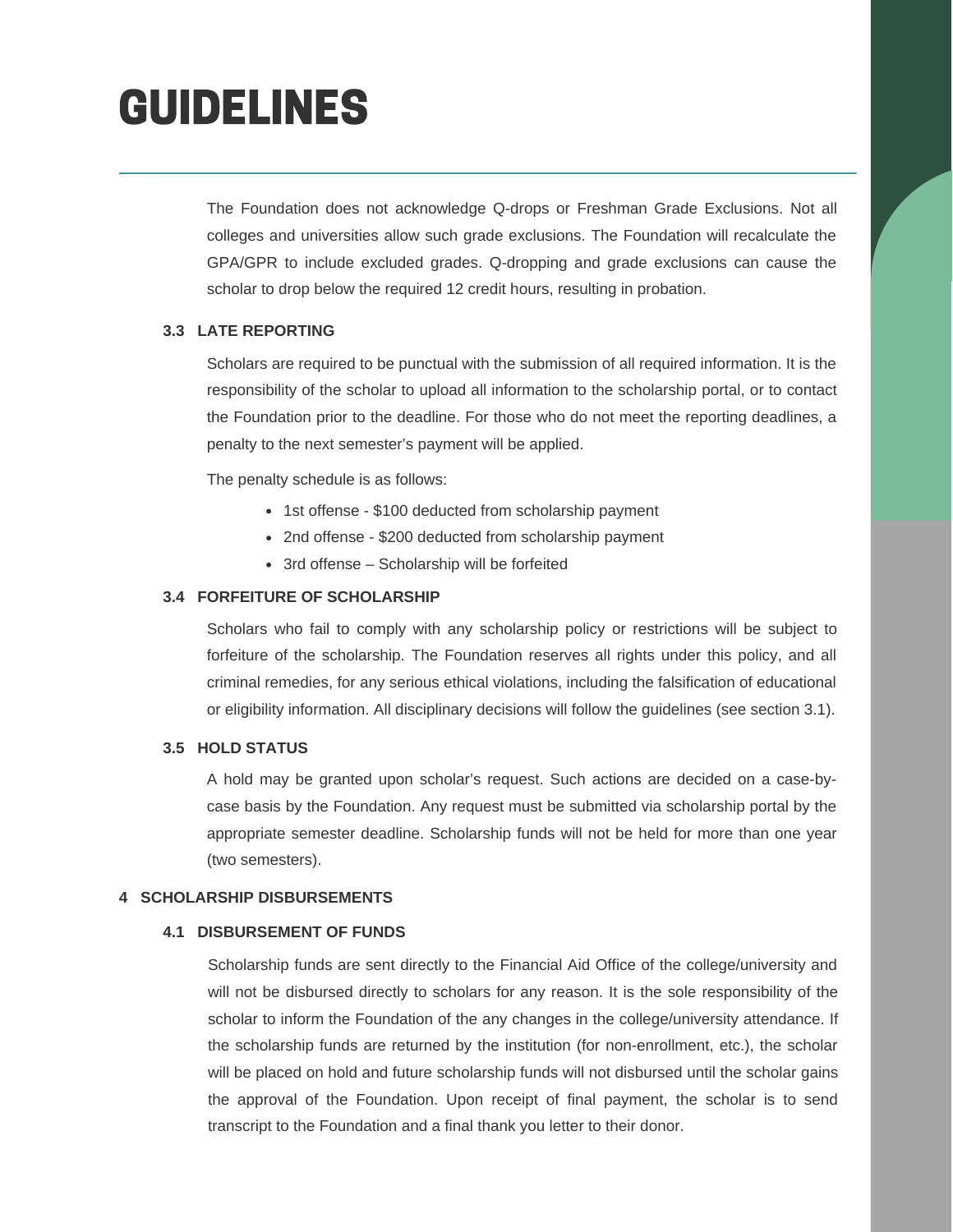#### **4.2 DUAL-ENROLLMENT**

Scholars who intend to enroll at more than one institution for a semester ("dual-enrollment") must notify the Foundation via the additional information section at the bottom of the report in the scholarship portal. However, the scholarship funds will only be sent to one institution each semester. If you prefer funds to go to one school over the other, please specify in this section as well.

#### **4.3 DISBURSEMENT TIME PERIOD**

Payments will be mailed to each scholar's college/university with instructions that they be applied to the scholar's account. The Foundation disburses scholarship funds to the college/university and does NOT control posting or disbursement of scholarship funds by the institution to the scholar's account.

#### **4.4 SPECIAL CIRCUMSTANCES**

The Foundation understands that there will be special circumstances during the scholar's coursework and strives to accommodate the scholar when possible. Below are some of the special circumstances and policies regarding these scenarios. Any request must be submitted via scholarship portal by the appropriate reporting deadline. If the scholar encounters something they feel falls outside the policies provided in this handbook they are encouraged to contact the Foundation for guidance.

- Summer & Interim (Mini-mester) Semesters: Scholarship funds will NOT be provided for such semester sessions.
- Post-Baccalaureate: Scholars who complete their undergraduate course of study and have scholarship funds remaining may be eligible to use these funds for post-Baccalaureate studies, graduate school, or a professional degree program (medical school, law school, veterinary medicine, etc.), provided that the scholar is still eligible, and the institution is accredited and within the state of Texas. Scholars have one calendar year from the time of completion of their undergraduate course of study and/or enrollment in another program to utilize any remaining scholarship funds. These requests are reviewed on a case-by-case basis and must be approved by the donor. If not utilized, the remaining funds will be forfeited.
- Exemption from Hour Requirements The Foundation requires that scholars provide notice to the Foundation if they are graduating seniors, participating in a university approved internship or co-op program, or completing student teaching. These circumstances allow scholars exemption from the 12-semester hour minimum enrollment requirement. Documentation, such as a letter or email from an advisor, must be provided via your scholarship portal by the appropriate deadline.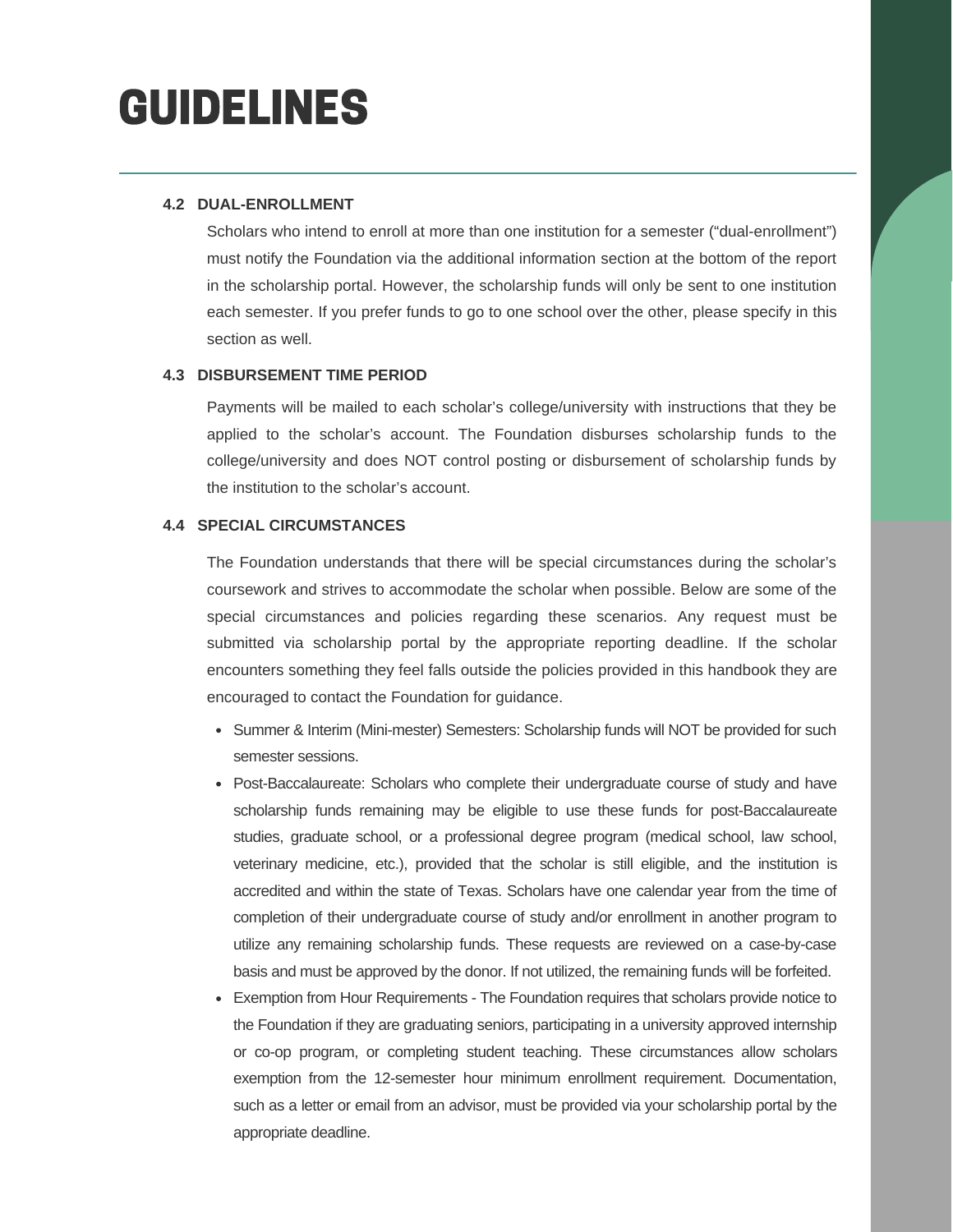#### **4.5 UNUSED PAYMENTS/EARLY GRADUATION**

If a scholar is graduating early or has an extra payment at the end of their coursework due to a probation, the scholar will be allowed to request an additional payment each semester up to one year prior to graduation (for a total of two early payments, one each semester). Documentation, such as a letter or email from an advisor, must be provided to receive double payment. Requests for double payments must be made in writing to the Foundation via your scholarship portal upload by the appropriate reporting deadline. Wallrath scholars may request a double payment on their final semester only. Funds can be used for graduate school.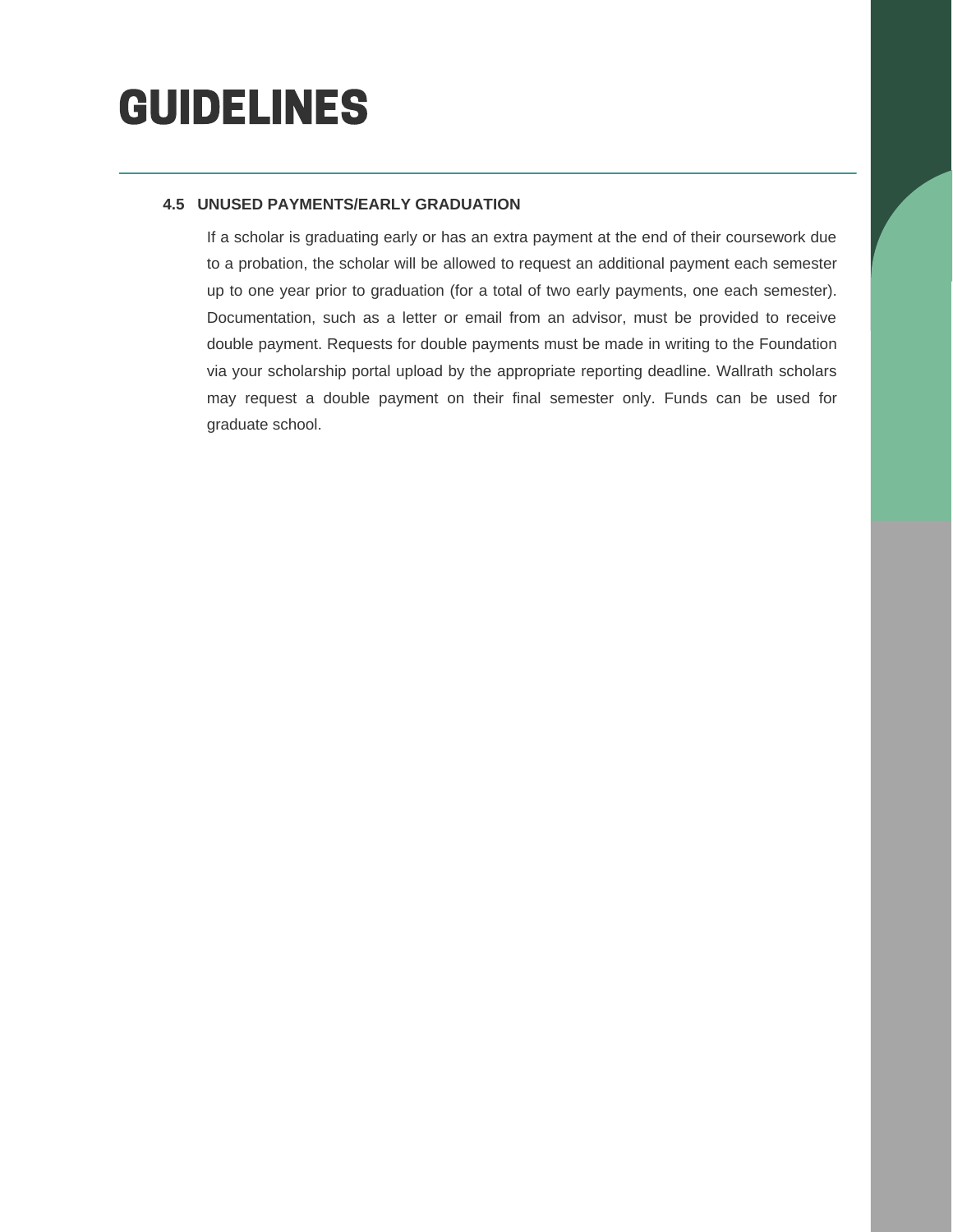#### **REPORTING SCHEDULE**

A reminder will be sent out at the end of each semester remind scholars that reporting is open and needs to be completed.

Deadline dates are the same for each year.

**Fall Reporting Deadline: January 5th Spring Reporting Deadline: June 15th New Scholar Reporting Deadline: August 5th**

If you do not report by the deadline, you will be placed on probation for that semester.

You will need the following items each time your report:

- School Information
- Schedule for the upcoming semester
- Unofficial Transcript showing your final grades for the current semester
- Copy of donor progress letter
- Any special request back up documents i.e., letter from advisor, etc.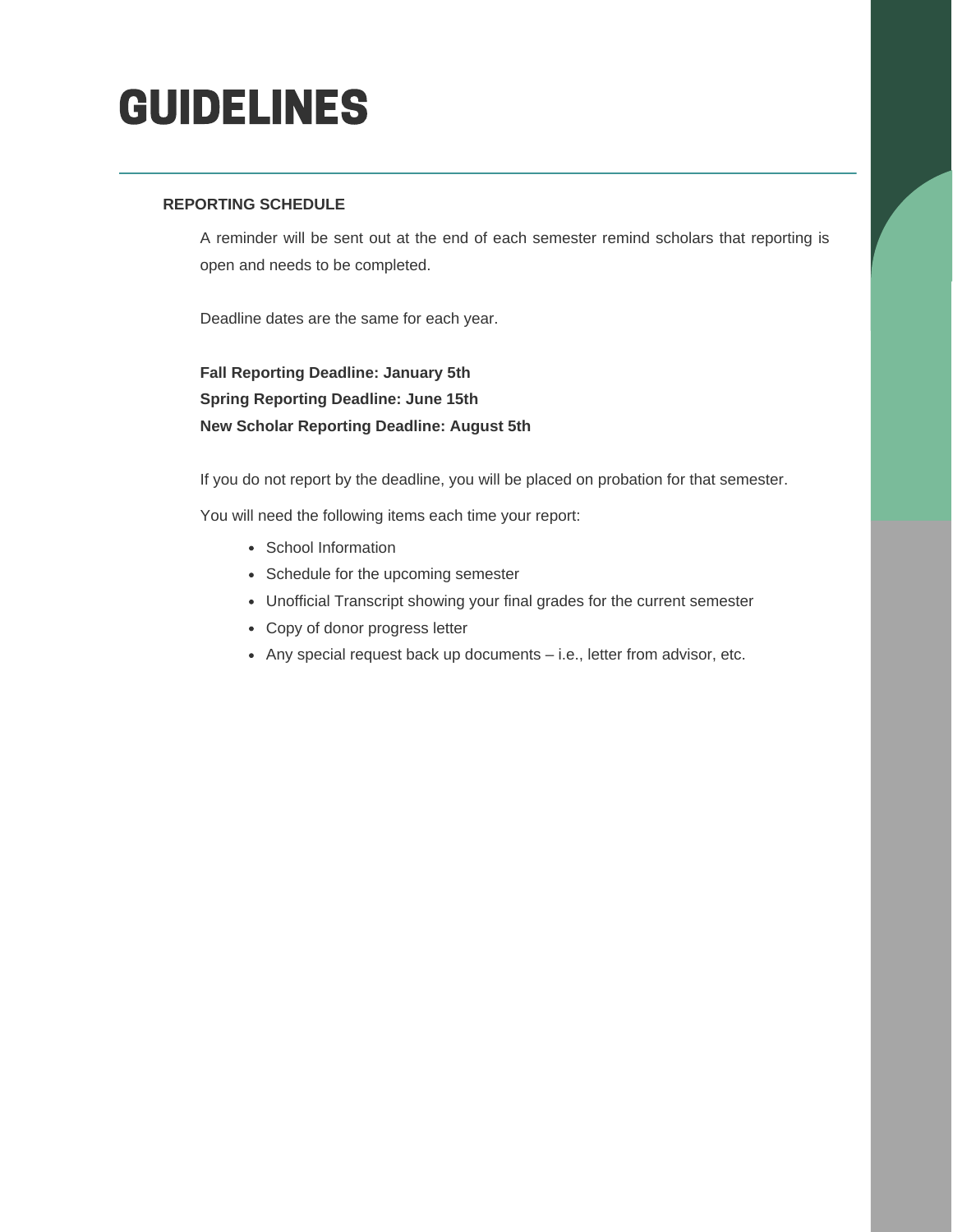### DONOR ADDRESSES

**Ag Workers Insurance/TCAAA** Mr. Marcus Hill PO Box 88 Fort Worth, TX 76101

**Annette Couch Memorial** Dr. Martha Couch 4728 Stonebriar Circle College Station, TX 77845

**Bill Piehl Memorial** Ms. Helen Piehl 3505 S. Georgia St. Amarillo, TX 79109

**Bob Benson Memorial** Ms. Sheila Harris PO Box 38 Overton, TX 75684

**Caldwell County Education Fund** Ms. Elsie Lacy 1403 Blackjack St, Ste B Lockhart, TX 78644

**David Earl Peebles Memorial** Patricia Muir PO Box 725 Cuero, TX 77954

**Davidson Family Foundation** Mr. David White PO Box 11020 College Station, TX 77842

**Dickson-Allen Foundation** Mr. Jessie Allen PO Box 106 Hallettsville, TX 77964

**Doyle Warren Memorial** Ms. Judith Warren 5326 Montego Cove Dr. Willis, TX 77318

**Elinor Harvey Memorial** Dr. Martha Couch 4728 Stonebriar Circle College Station, TX 77845 **Farm Credit Associations of Texas** Ms. Kelley Eickholt PO Box 202590 Austin, TX 78720

**Floyd Lynch Memorial** Ms. Molly Glotfelty 4016 Essex Houston, TX 77027

**Fort Worth Stock Show & Rodeo** Mr. Brad Barnes PO Box 150 Fort Worth, TX 76101

**Fort Worth Stock Show Syndicate** Mr. Doug Cassidy PO Box 17005 Fort Worth, TX 76102

**Garland & Mildred Powers Memorial** Dr. Chris Skaggs 2402 TAMU College Station, TX 77842

**Gov. Bill & Vara Faye Daniels** Mr. David White PO Box 11020 College Station, TX 77842

**Heart O' Texas Fair & Rodeo** Mr. Wes Allison 4601 Bosque Blvd Waco, TX 76710

**Hiram McGee Memorial** Dr. Bonnie McGee 1201 Carmel Court College Station, TX 77845

**Jason Spence Memorial** Dr. Misty Skaggs PO Box 3668 Bryan, TX 77805

**John & Sheila Howard Memorial** Mr. David White PO Box 11020 College Station, TX 77842

**Johnie Schulte Memorial** Ms. Karen Rosales PO Box 649 Hockley, TX 77447

**KHC Family Foundation** Mr. David White PO Box 11020 College Station, TX 77842

**Marcus & Adriana Hill** Mr. Marcus & Adriana Hill 1109 Melissa Dr. Roanoke, TX 76262

**McLean Estate** Mr. Larry McNair 4734 Tuscan Way Corpus Christi, TX 78410

**Producers' Cooperative Association** Mr. James Deatherage PO Box 1112 Bryan, TX 77806

**Stanley & Geneva Schaeffer** Mr. Stanley Schaeffer 8417 English Bay Pkwy Amarillo, TX 79119

**Steve Jones Memorial** Ms. Patti Jones 6204 NCR 2000 Lubbock, TX 79415

**Stiles Farm Foundation** Mr. Ryan Collett 5700 FM 1063 Thrall, TX 76578

**Texas 4-H Foundation** Mr. David White PO Box 11020 College Station, TX 77842

**Texas 4-H Foundation Development District 3** Ms. Dinah Covert PO Box 11020 College Station, TX 77842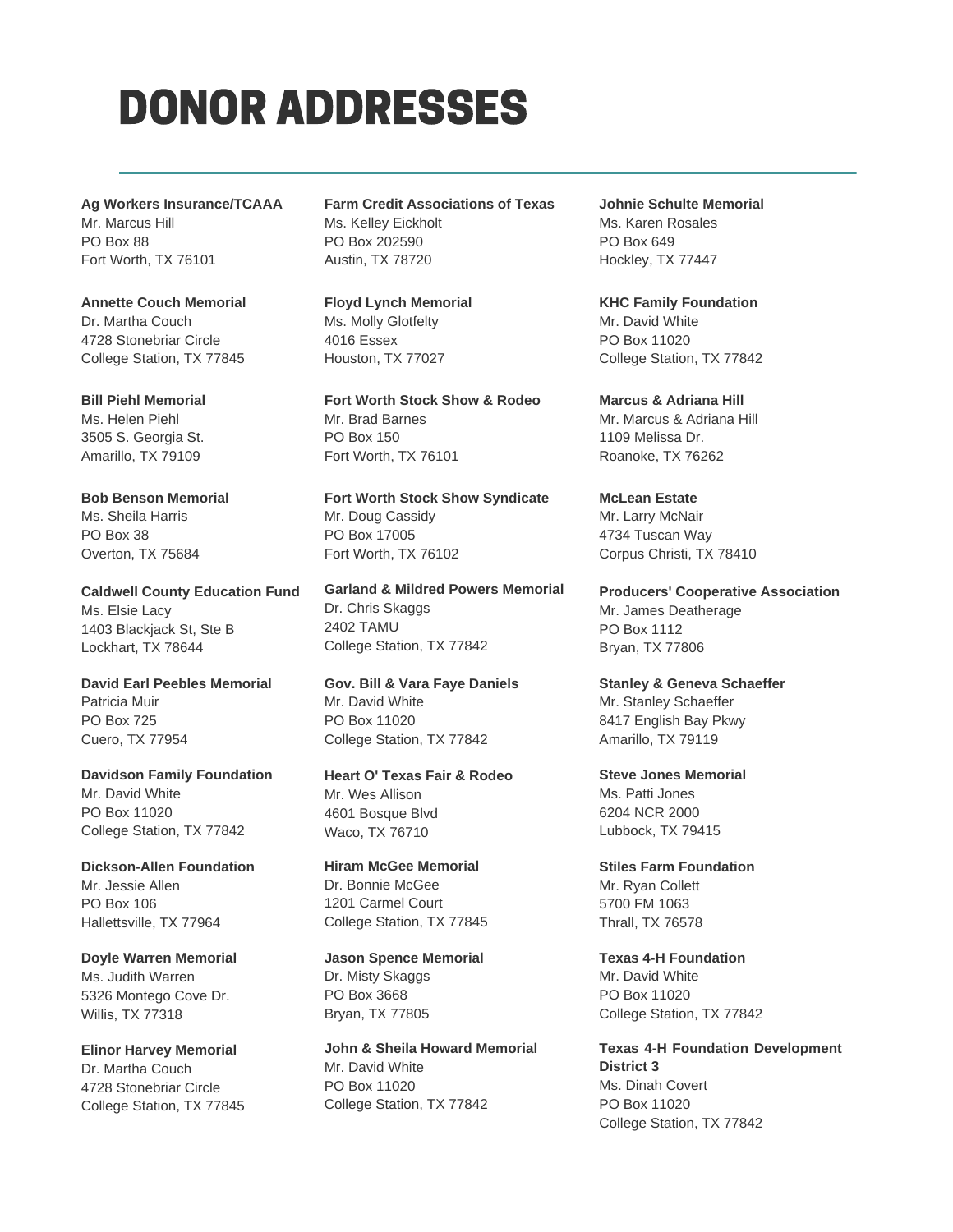### DONOR ADDRESSES

**Texas 4-H Foundation Clover Club** PO Box 11020 College Station, TX 77842

**Texas Association Of Extension 4-H Agents**

PO Box 11020 College Station, TX 77842

**Texas Brush Country - SCI**

Ms. Melanie Harrington 3636 S. Alameda Street, Ste B117 Corpus Christi, TX 78411

#### **Texas Farm Bureau**

Ms. McKenna Bush 7420 Fish Pond Rd Waco, TX 76710

**Texas Grain & Feed Association** Ms. Tara Artho 1701 River Run, Ste 802 Fort Worth, TX 76107

**Texas Thoroughbred Education Fund** Ms. Mary Ruyle 192 Cimarron Park Loop, Ste A Buda, TX 78610

#### **Richard Wallrath Educational Foundation**

Mr. & Mrs. Wallrath PO BOX 1249 Centerville, TX 75833-1249

#### **Will Looney Memorial**

Ms. Carol Lynn & Mr. Cullen Looney PO Box 118 Edinburg, TX 78540

**William "Tom" Sistrunk Memorial** Gayle Hartfelder 454 Flax Hill Road Norwalk, CT 06854

#### **William B. Haley Memorial**

Mr. Johnny Weisman 8623 FM 1102 New Braunfels, TX 78132

#### **Wyndham Hotels & Resorts**

Mr. Jake Paine 4301 Paula Ridge Court Fort Worth, TX 76137